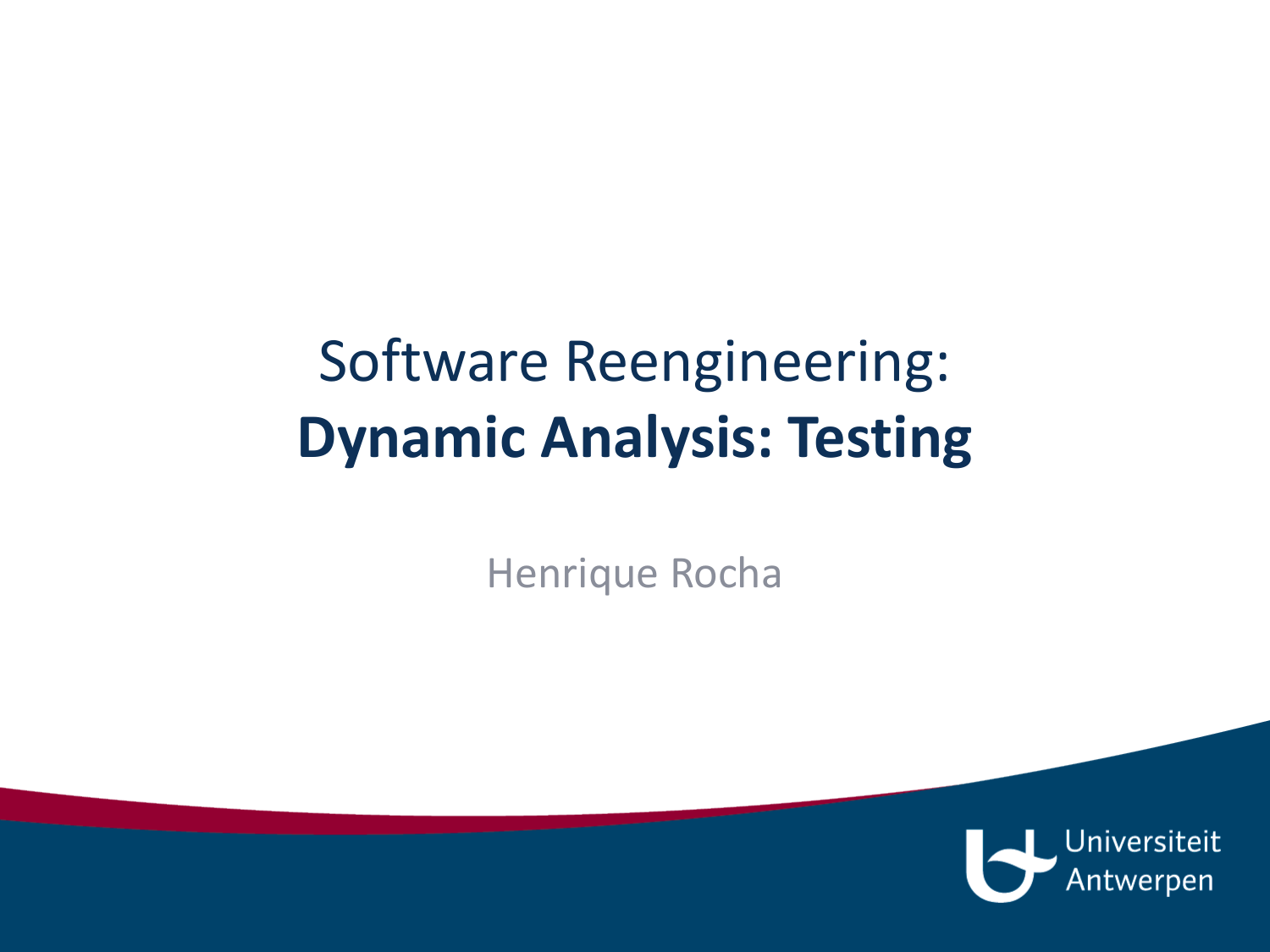## Introduction

- Dynamic Analysis verifies properties of a system during execution.
- Testing Analysis is one example of Dynamic Analysis
	- Unit tests, integration tests, system tests, and acceptance tests use dynamic testing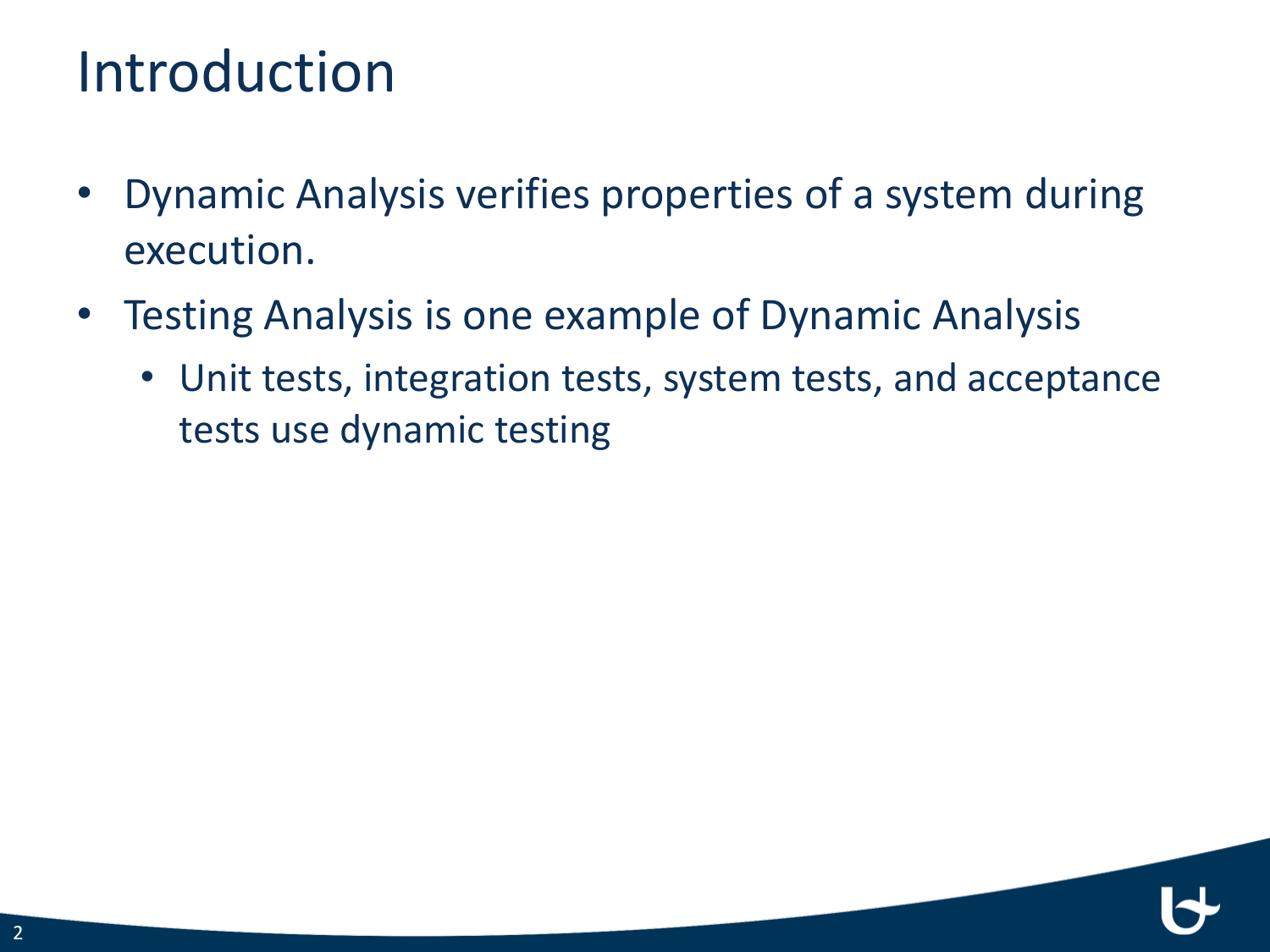## **Testing**

- Tests are your life insurance! (OORP, p. 149)
- Tests are essential to assure the quality of refactoring activities.
- Write Tests to Enable Evolution (OORP, p.153)
	- Good tests can find bugs on your artifact
	- Tests can also detect unwanted behavior
- You can also write tests to understand a part of a system (OORP, p.179)
- Black box testing is usually more stable for the evolution of a system ("Test the Interface, Not the Implementation", OORP, p.171).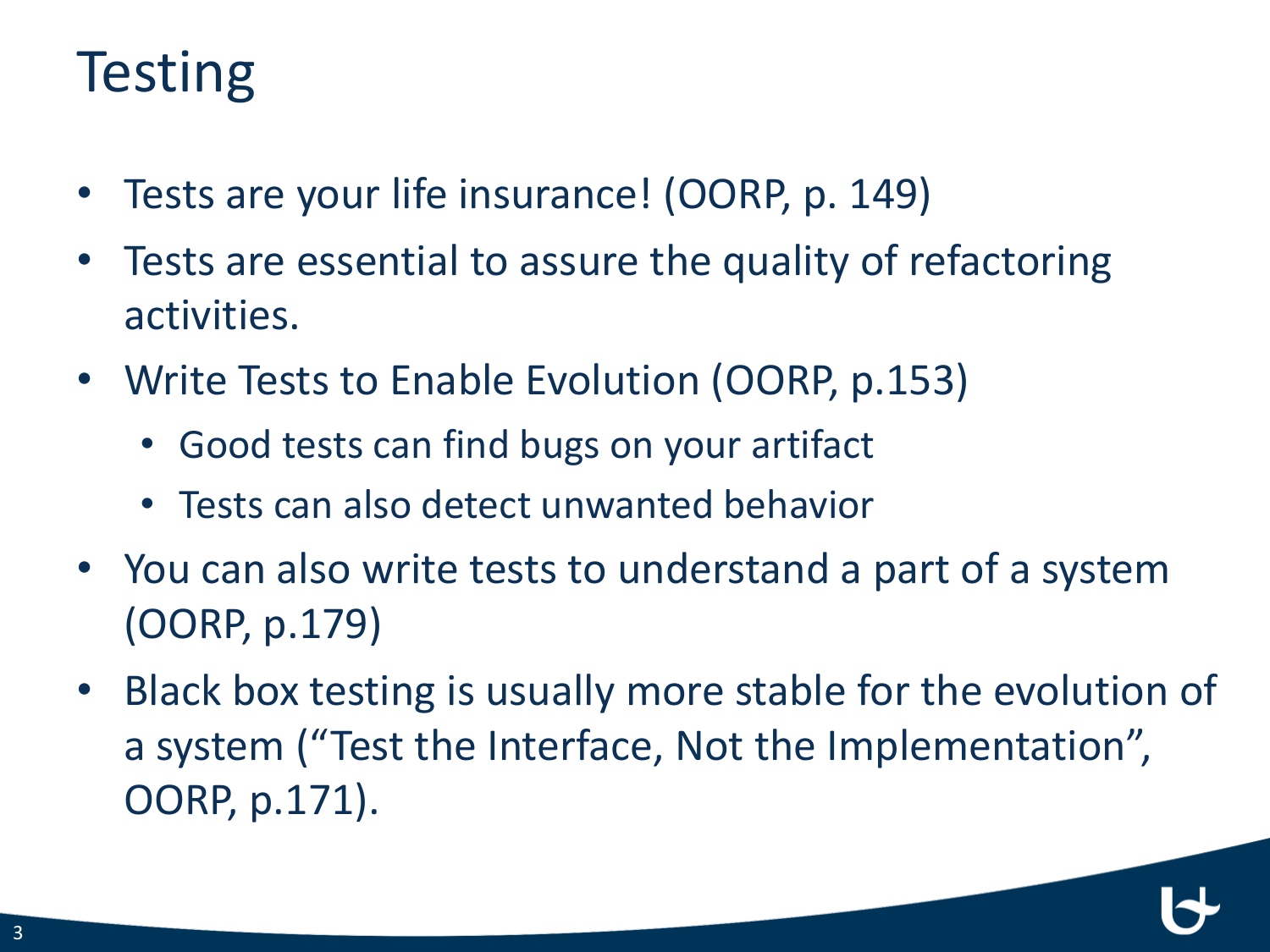# Unit Testing

- In this session, we focus on Unit Testing.
- There are other types of testing (Integration, Performance, Security, etc.).
- It does not mean that Unit Testing is more important, but those are the tests we can more easily automatize and benefit from tool support.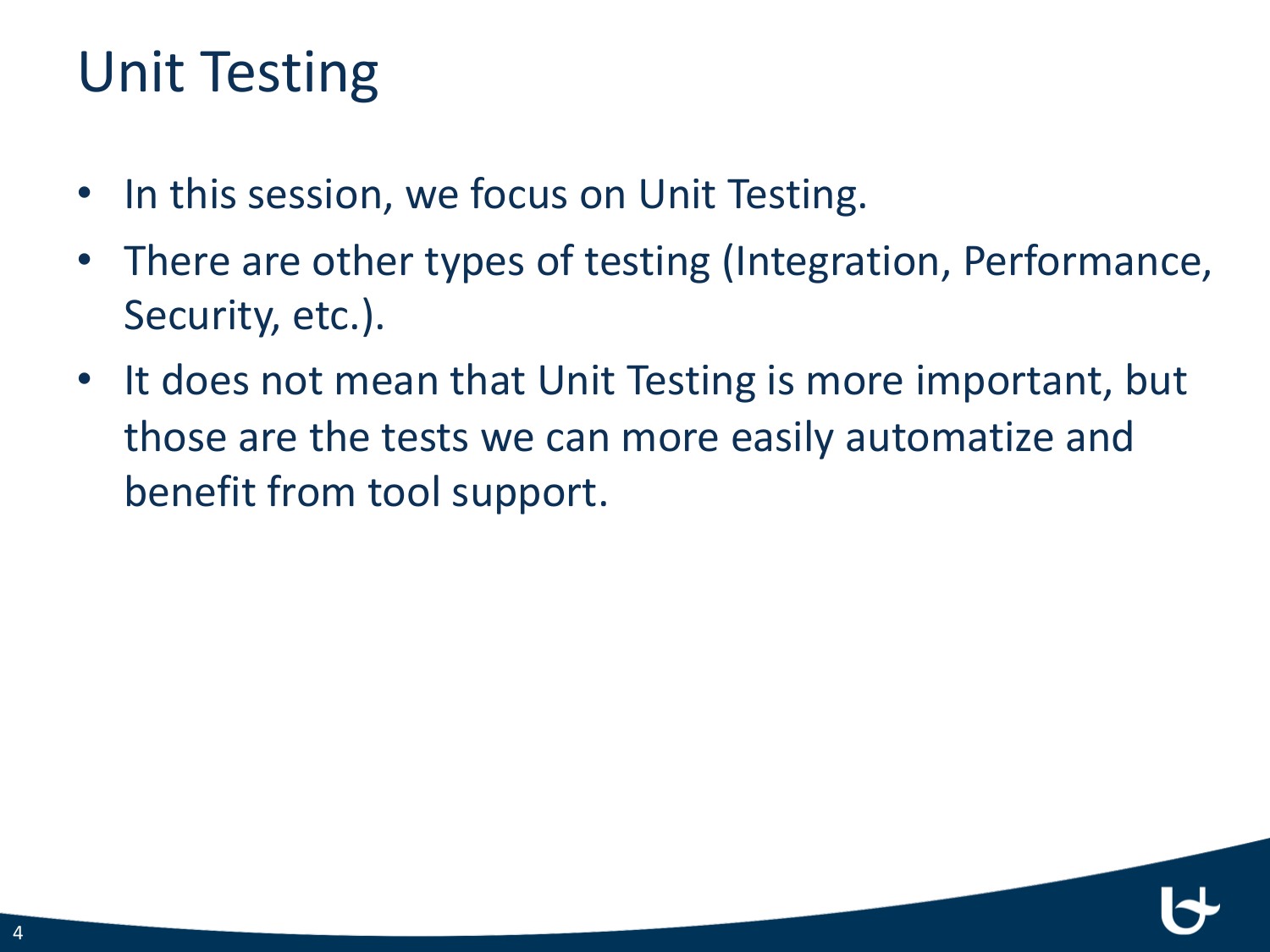# Quality of a Test Suite

How do you know if your unit test cases are good enough? Are they really testing the application? When do we stop testing?

**Solution: Test Coverage!**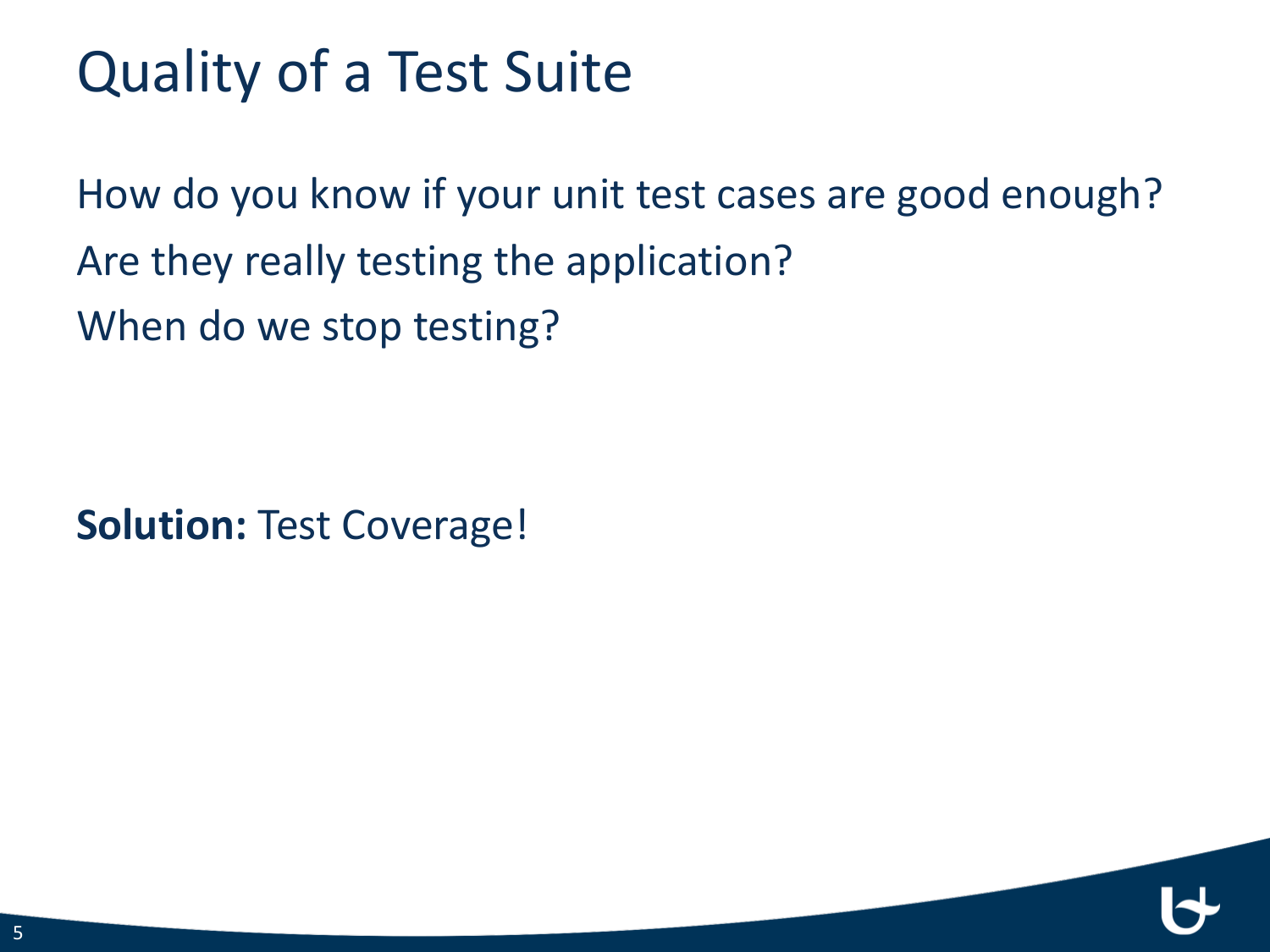#### Test Coverage

$$
Coverage = \frac{Number\ of\ Covered\ items}{Total\ Number\ of\ items} \times 100\%
$$

- Statement (Line, or Code) Coverage
- Branch (Condition) Coverage
- Path Coverage
- Mutation Coverage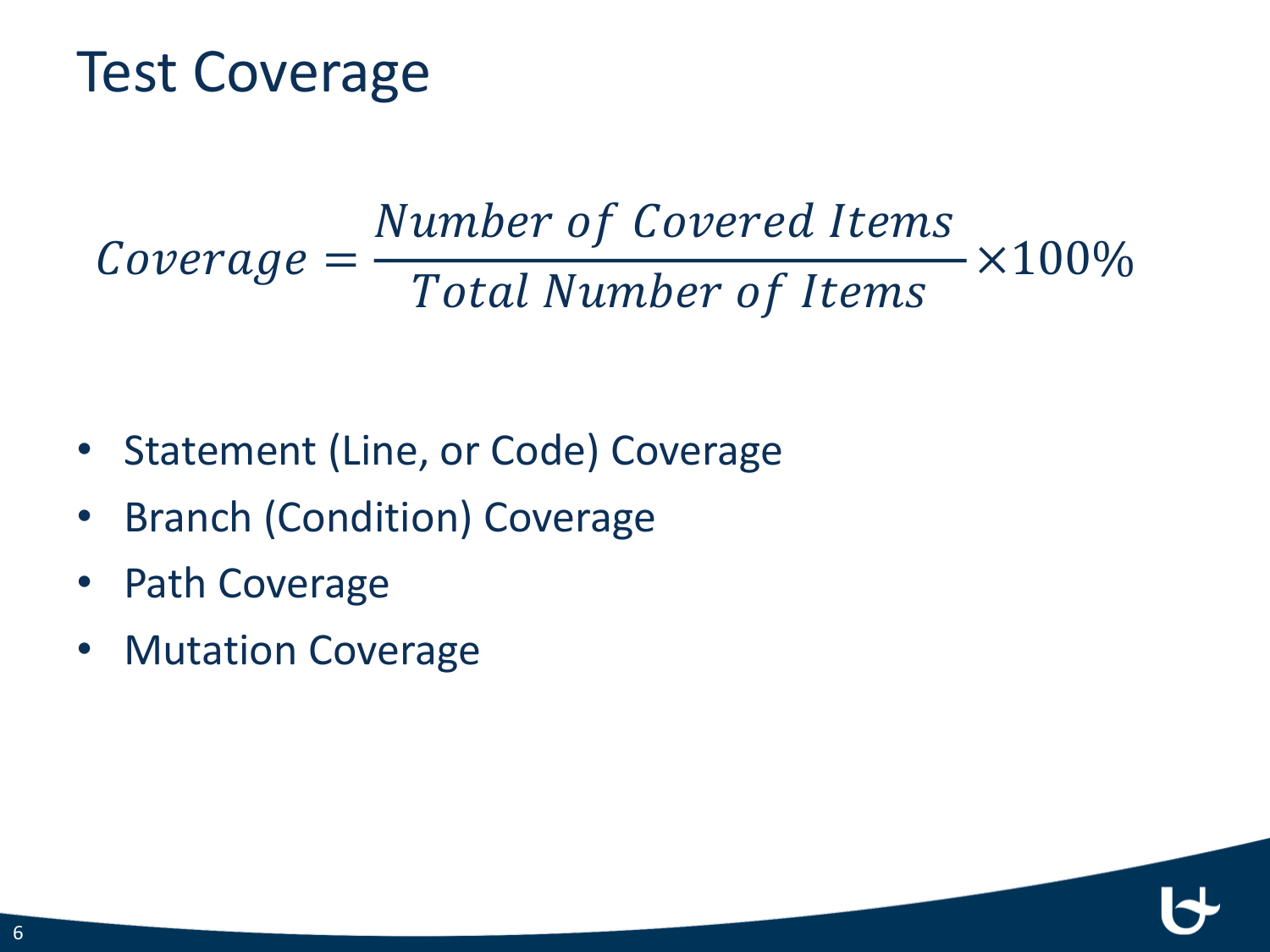## Example: a function to test

```
int foo(int input, bool b1, bool b2, bool b3){
   int x = input;int y = 0;
   if(b1)x++;if(b2)X--;if(b3)
      y=x;return y;
}
```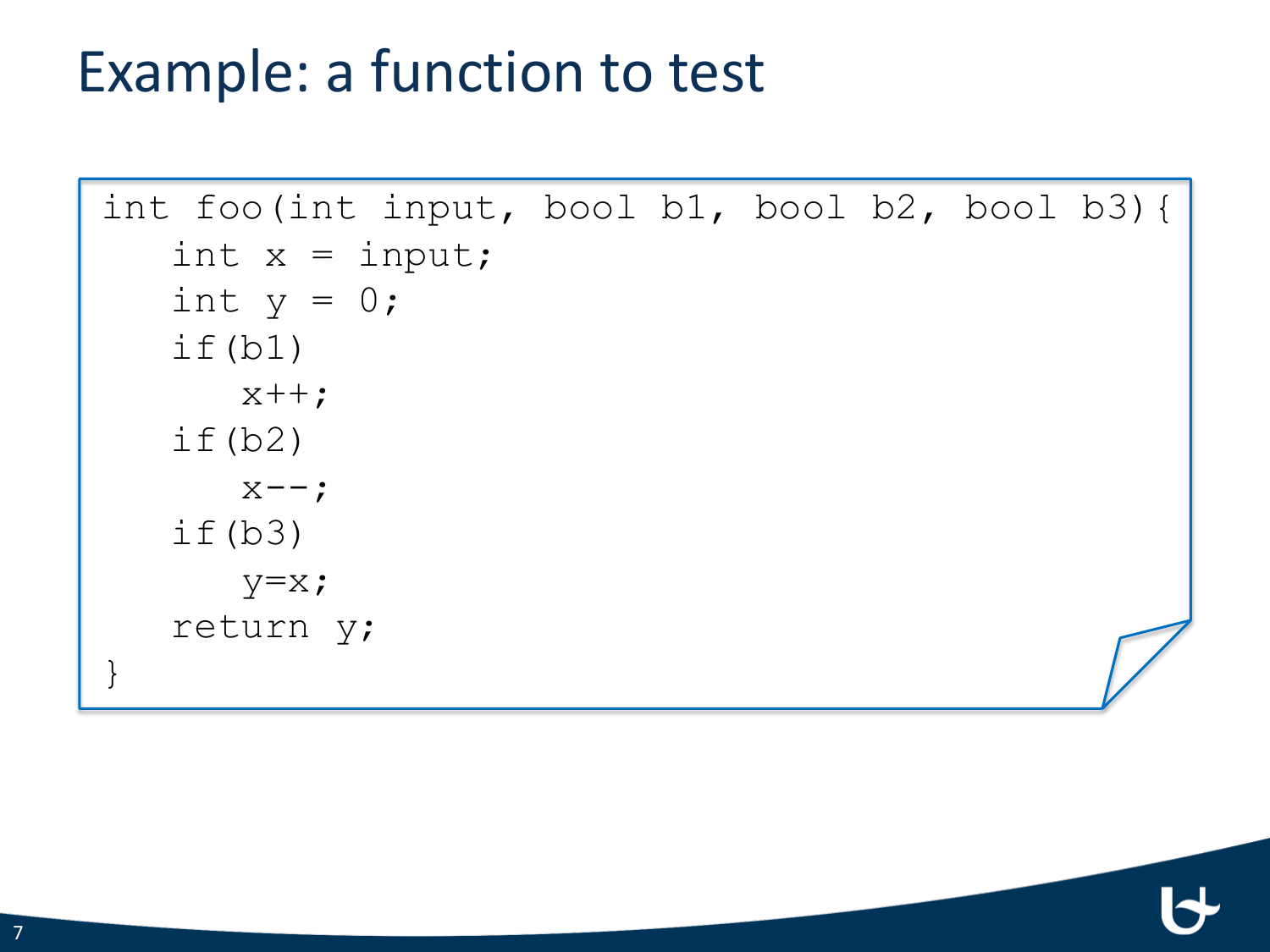# Statement/Line/Code Coverage

Test Case(s)

```
ASSERT foo(0, \text{true}, \text{true}, \text{true}) == 0;
```

```
int foo(int input, bool b1, bool b2, bool b3){
   int x = input;int y = 0;
   if(b1)
      x++;if(b2)X--;
   if(b3)
      y=x;return y;
}
```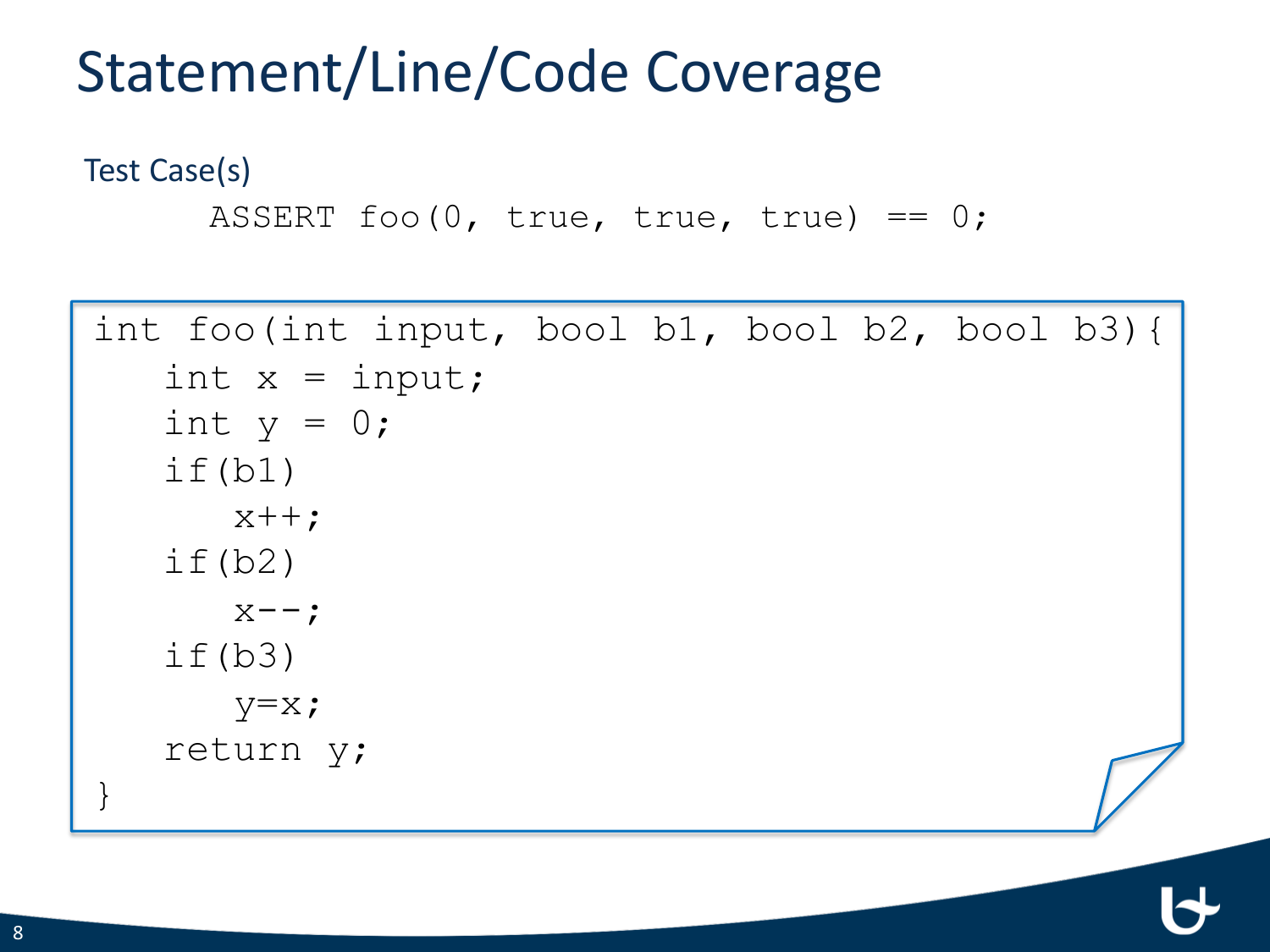# Statement/Line/Code Coverage

Test Case(s)

ASSERT foo $(0, \text{true}, \text{true}, \text{true}) == 0;$ 

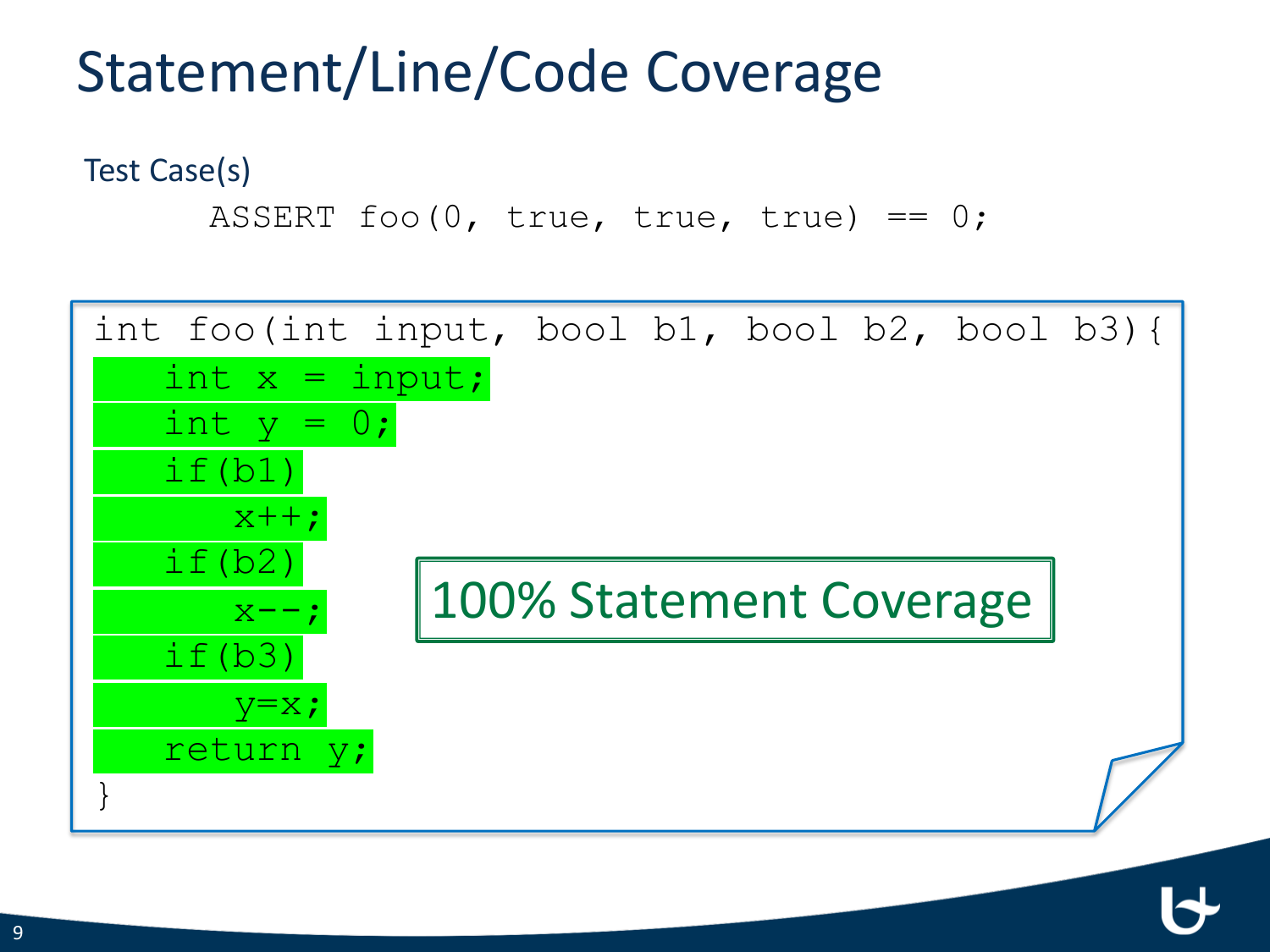# Branch/Condition Coverage

Test Case(s)

ASSERT foo $(0, \text{true}, \text{true}, \text{true}) == 0;$ 

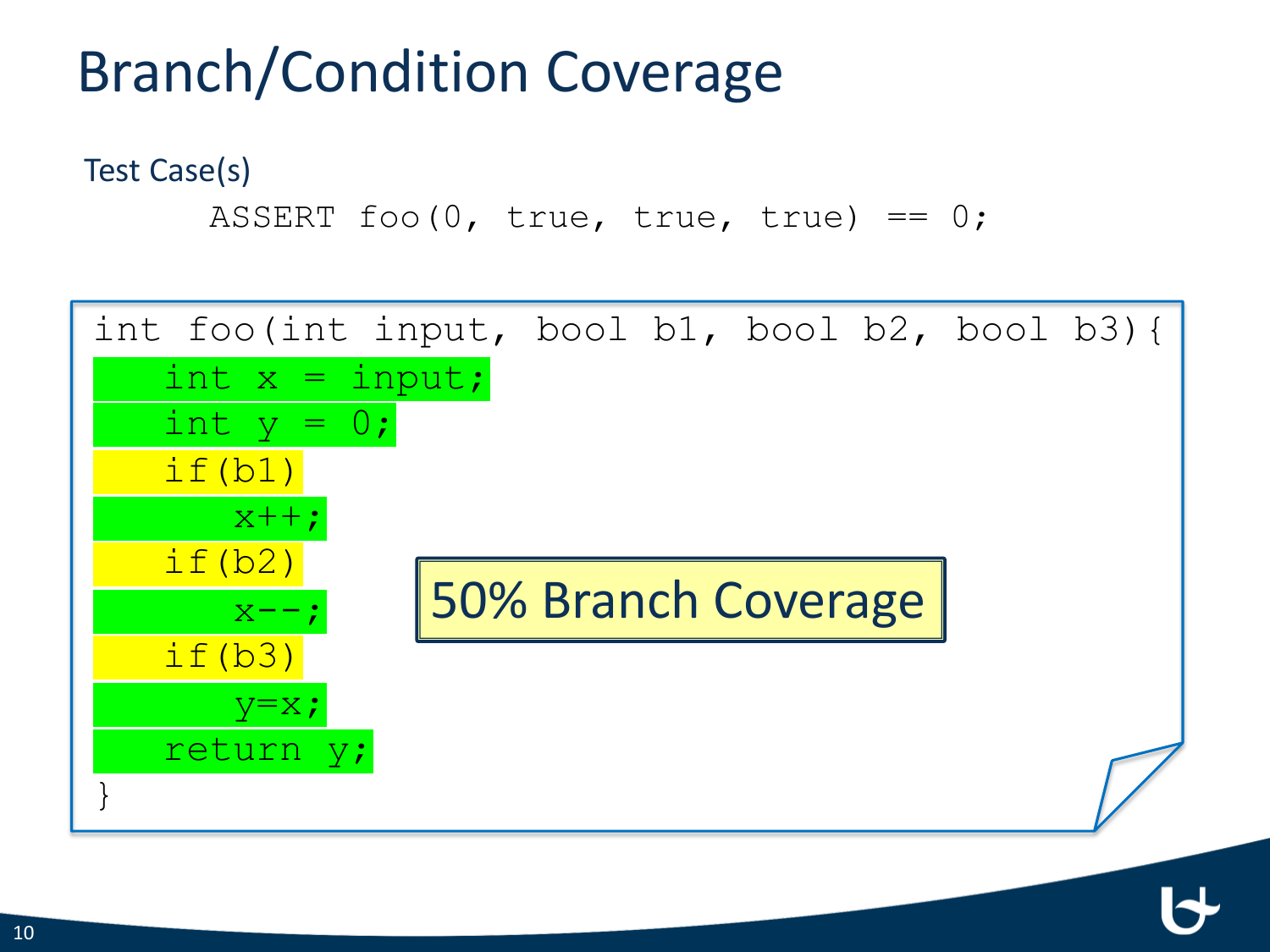# Branch/Condition Coverage

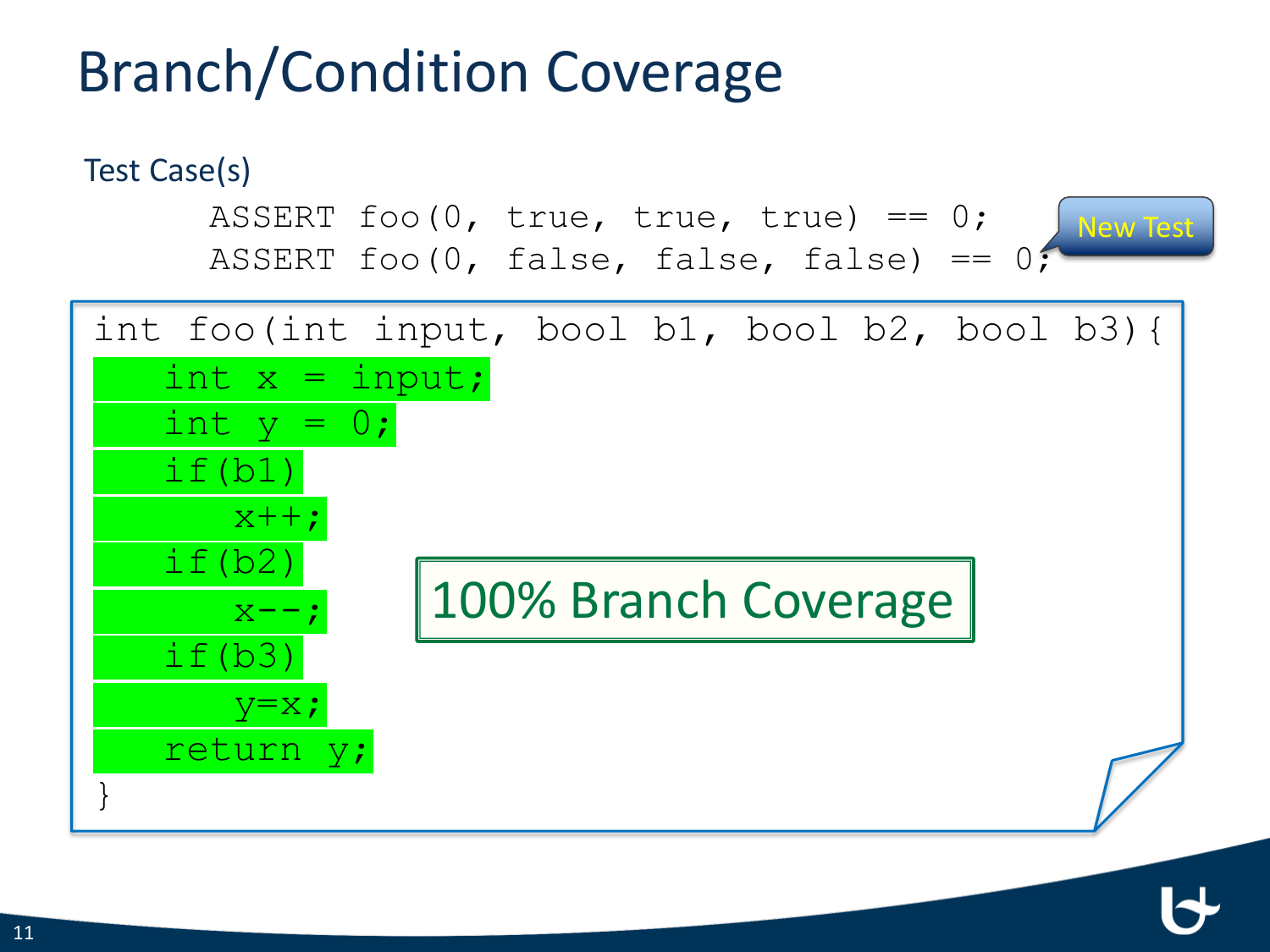## Path Coverage

Paths for three "if" each can be either true (T) or false (F)

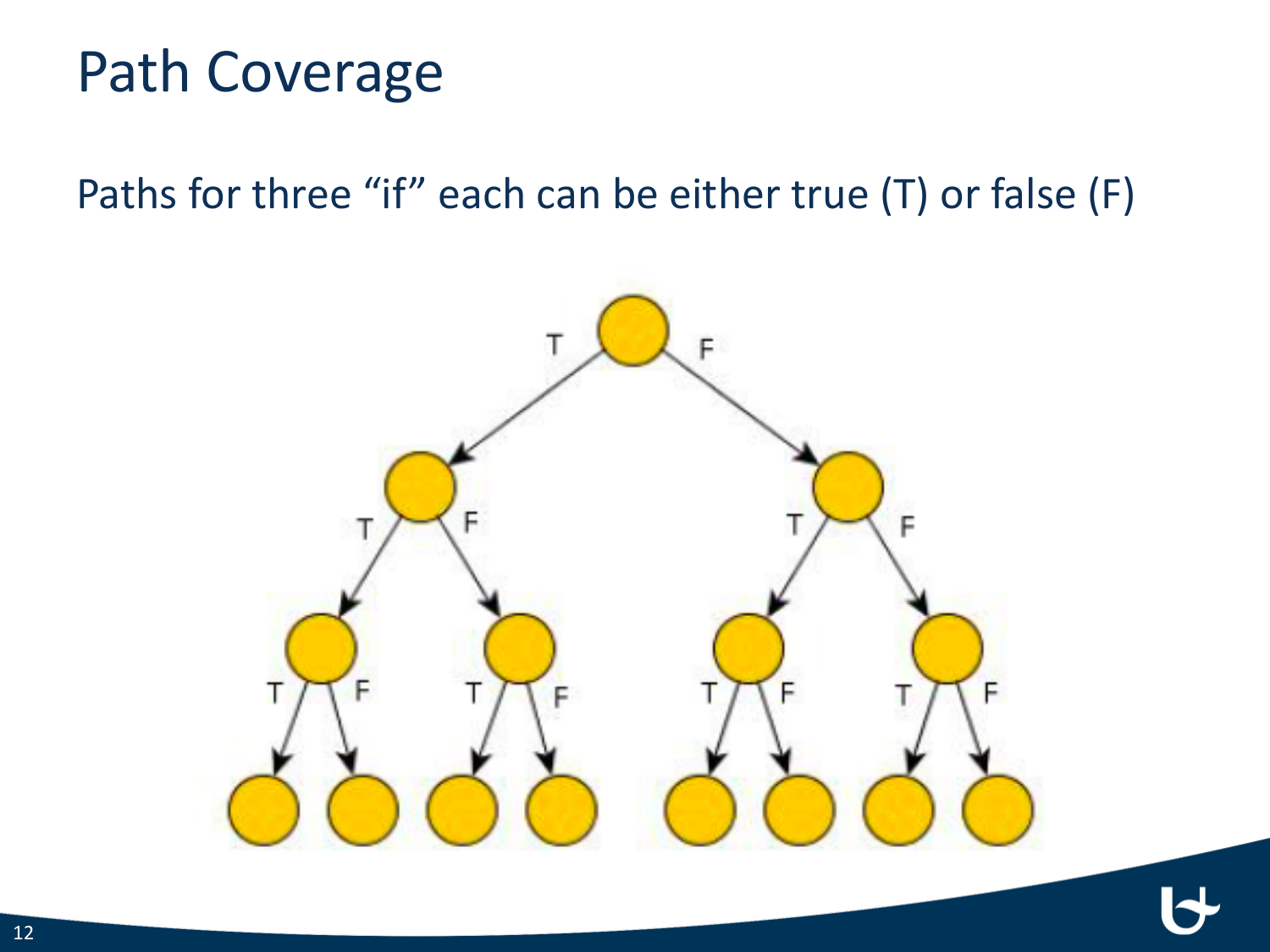# Path Coverage

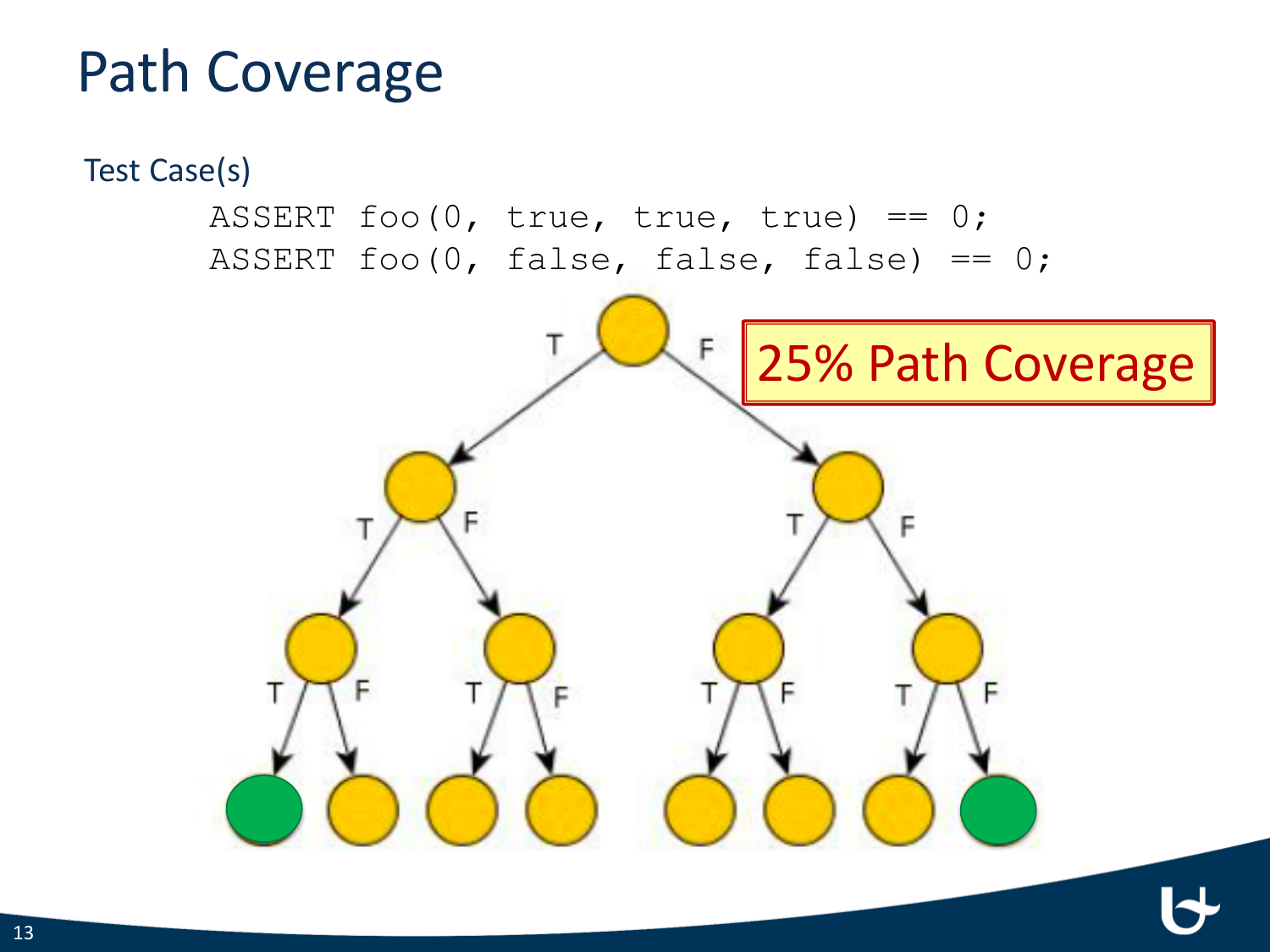## Mutation Testing

- The steps for Mutation Testing are basically:
	- Make small changes to the code (Mutants). Each change is a different mutant.
	- For each mutant, run the test cases:
		- If one test fails it means your test was good enough to detect the changes (the mutant is killed).
		- If all tests passes, it means your tests did not detect the changed behavior (the mutant survives).
	- Therefore, the more mutants you kill, the better.

Mutation Coverage =

Number of Killed Mutants

**Total Number of Mutants**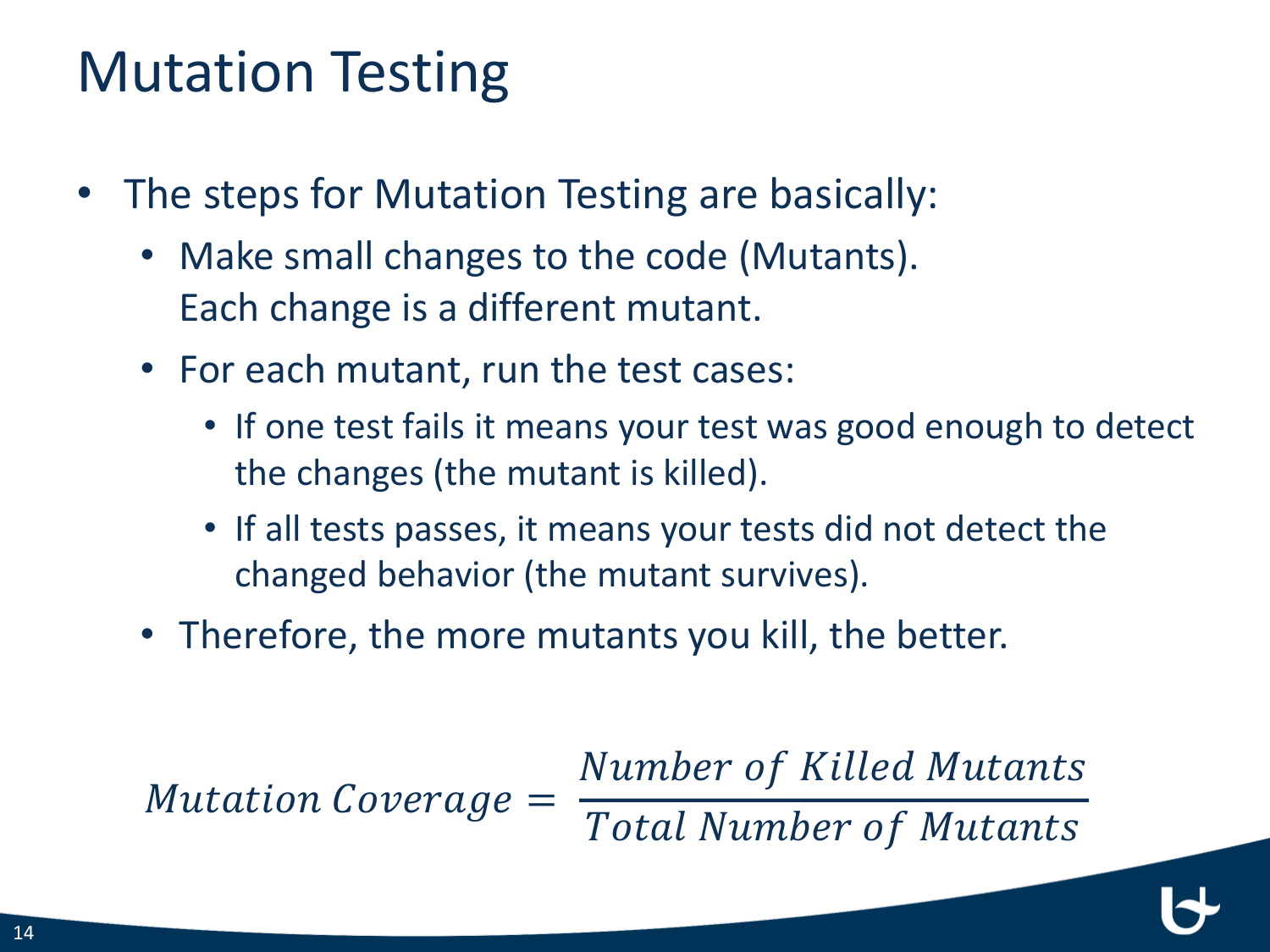# Mutation Testing: Small Example



#### Mutant

```
int f(bool a, bool b){
  if(a || b) return 1; 
 else return 0;
```
Mutant Survives the Test Case

}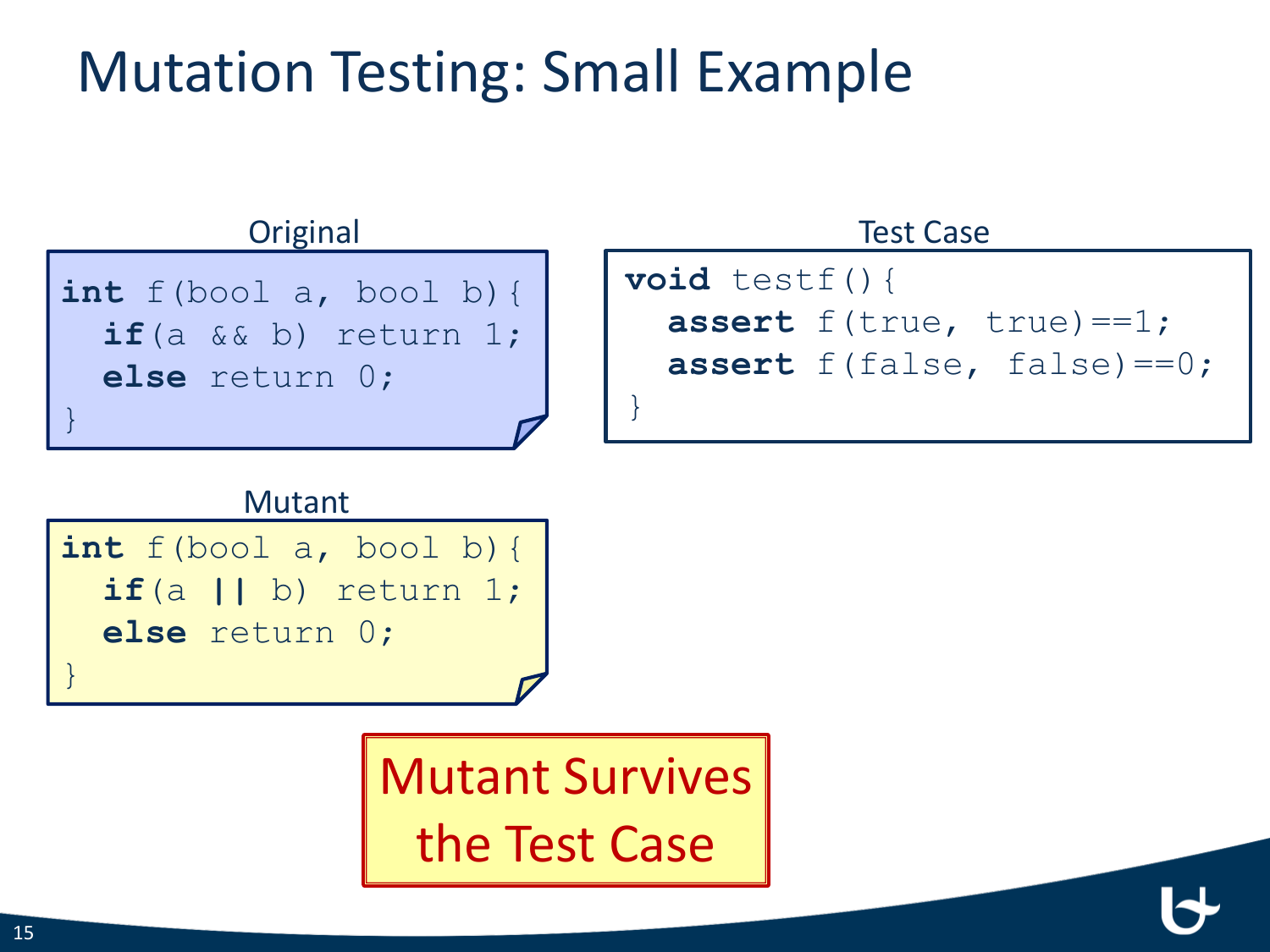# Mutation Testing: Small Example



#### Mutant

**int** f(bool a, bool b){ **if**(a **||** b) return 1; **else** return 0; }

**assert** f(false, true)==0; **assert** f(true, false)==0; **Missing Assertions that Could Kill this Mutant**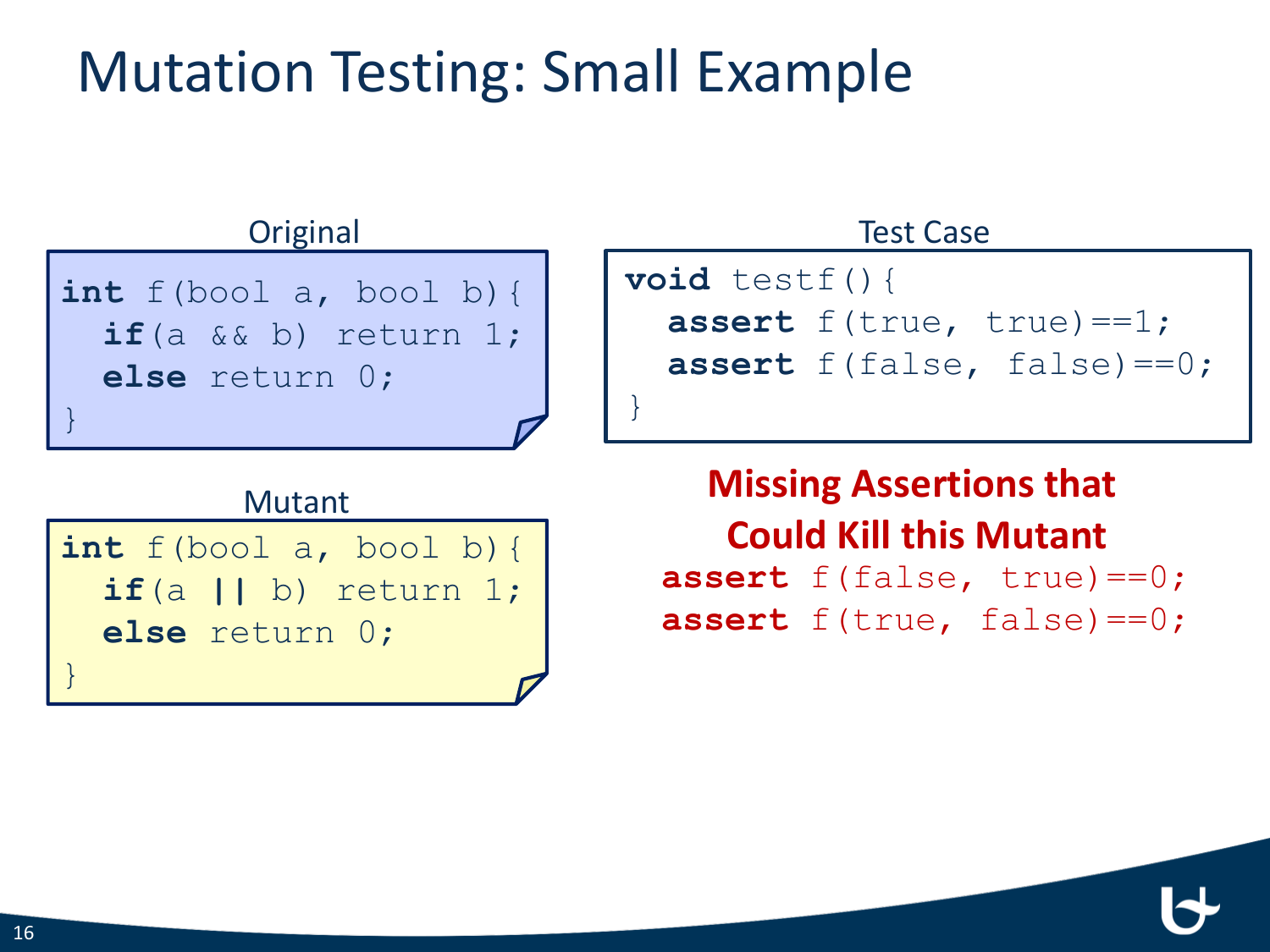### Mutation Coverage

- Assess how good your test cases are at catching faults by introducing defects into the source code.
- More reliable metric to validate test suite effectiveness.